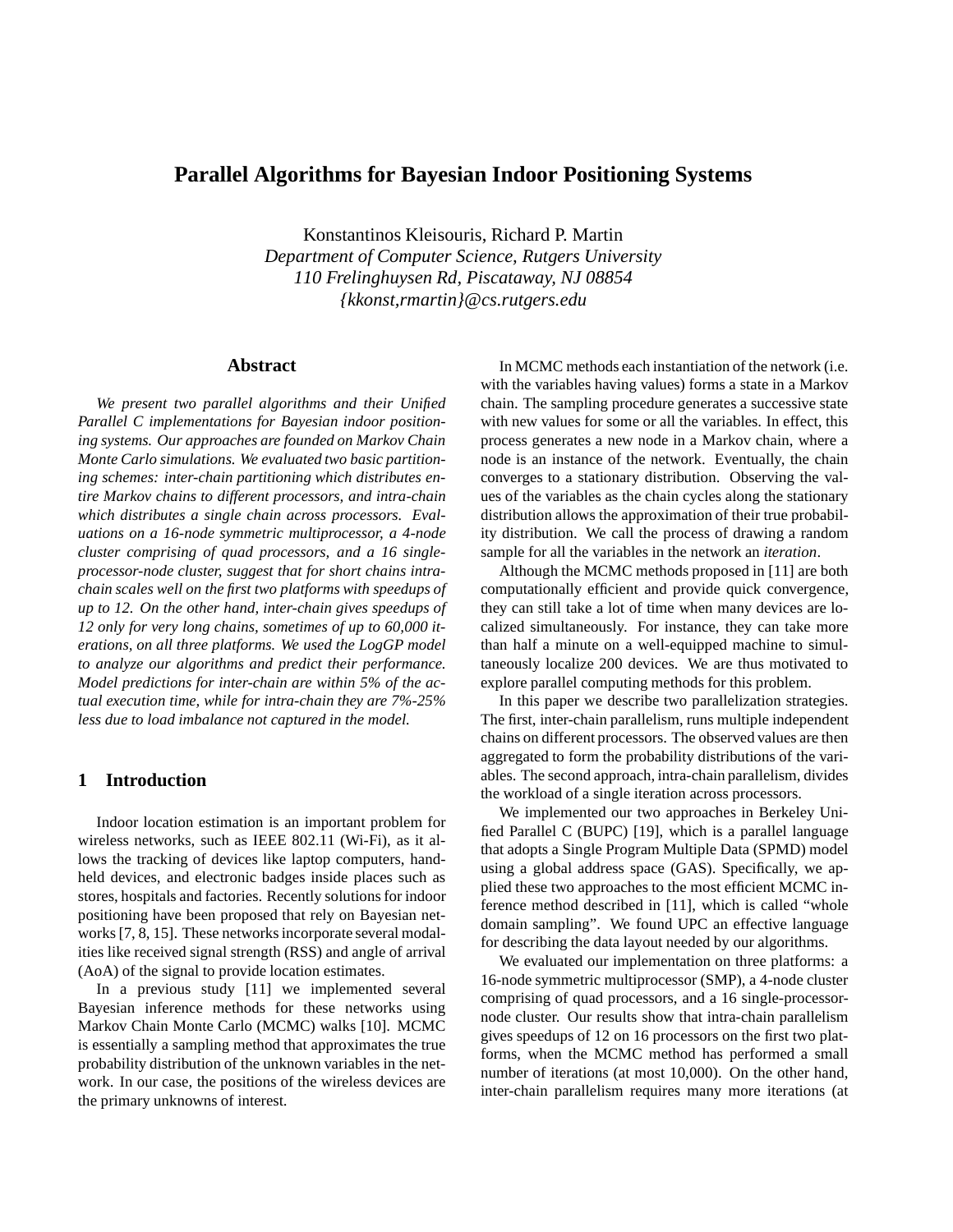least 40,000) on these two platforms in order to achieve speedups of 12 and higher. We found the 16-way cluster, which could only run the inter-chain algorithm, required at least 60,000 iterations to give a speedup of 12.

For the Bayesian networks we study here, it was shown in [11] that only a small number of iterations (at most 10,000) is required in order to get good localization results. Hence, intra-chain parallelism is a good candidate for applying parallelism to them, when run on platforms such as the first two. However, load balancing is harder to achieve in this partitioning scheme, since it requires splitting evenly the computational cost of a single iteration across the processors, which can be non-trivial. Additionally, it necessitates communication for every iteration. In inter-chain parallelism it is easier to achieve load balancing, since it only requires dividing evenly the number of iterations of the MCMC method among processors. For Bayesian networks that need many iterations in order to give good results, interchain parallelism is the algorithm to choose, because for a large number of iterations it outperforms intra-chain parallelism.

In order to analyze and predict the performance of our two algorithms we use the LogP [4] model and its extension for large messages, LogGP [1]. The predictions of the models are compared to the experimentally gathered data from the first two platforms. The comparisons show that the predictions are within 5% of the observed execution time for the inter-chain parallelism, whereas for intra-chain they are 7%-25% less than the actual time. The reason for the latter discrepancy is that there is load imbalance in the intra-chain parallelism that the models fail to capture. Nevertheless, the models can give us a good indication of the performance of our algorithms on different platforms.

The rest of this paper is organized as follows. We first present related work in Section 2. In Section 3 we give a brief description of the Bayesian networks we study in this work, while in Section 4 we describe the two parallel algorithms applied to the networks. In Section 5 we present our speedup results on different platforms and in Section 6 we analyze the performance of our algorithms using the LogGP model. Finally, Section 7 concludes the paper.

### **2 Related work**

There are many active research efforts developing localization systems for wireless and sensor networks. In general, RSS-based localization systems have been shown to have average accuracies of 6-15ft depending on the level of training data used in a specific environment (for instance, a specific building floor [2, 3, 8]). The key advantage of RSS approaches is that they can use the existing packet traffic to localize. The absolute accuracies of the Bayesian networks explored here are on the higher end of these systems, with

average accuracies of 15ft [15], but require much less training data when compared to other approaches. Fast MCMCbased solvers were implemented in [11] for the networks we consider.

Several researchers have proposed parallel algorithms for Bayesian inference. Specifically, [16] describes an algorithm that assigns variables to processors which can communicate directly only with the processors for "nearby" variables, as determined by the connections present in the Bayesian network. We believe that these kind of algorithms lack robustness, as they usually do not map with equal efficiency onto interconnection structures different from those for which they were designed. Moreover, they require a lot of synchronization and communication between processors.

Also, [9, 13, 14, 18] propose parallel algorithms, but they consider parallelizing only independent operations. Specifically, [9] describes parallel algorithms and their MPI-based implementation for Bayesian phylogenetic inference using MCMC, which are evaluated on a 32-node Beowulf cluster. In this work, processors are arranged in a 2D grid topology so that both chain-level and subsequence-level parallelism can be used. Furthermore, [13, 14] describe experimental results for a parallel version of a junction tree algorithm, implemented on a Stanford DASH multi-processor and a SGI Challenge XL. The algorithm transforms a Bayesian network into cliques and exploits parallelism across cliques (topological parallelism) and in cliques. Finally, [18] uses an algorithm by [17], which is a revision of [16] mentioned earlier, to map Bayesian networks onto hypercube parallel architectures. The mapping scheme maintains parentchild adjacency, is implemented and verified on a 64 node nCUBE. However, the algorithm has the same drawbacks as the one in [16]. In none of the approaches mentioned earlier some model of parallel computation (such as LogP/LogGP [1, 4]) was used to analyze the behavior of the algorithms as we do.

## **3 Localization networks**

The Bayesian localization networks we consider here are called  $M_1$ ,  $M_2$ ,  $M_3$ ,  $A_1$  [7, 15]. They are acyclic digraphs (ADGs), whose vertices correspond to random variables and directed edges to dependencies among them. The networks are essentially a compact way to represent the joint probability distribution of all variables, whose value might be known (for instance, they might correspond to observations) or unknown. All models reflect the fact that signal strength decays approximately linearly with log distance. Some important variables of the networks are  $X, Y$  which represent the x- and y-coordinate of a location,  $b_{ij}$ ,  $\tau_i$  which are the parameters of the linear regression model that describes how a signal degrades linearly with log distance. In  $A_1$  there are m signal strength readings at a particular lo-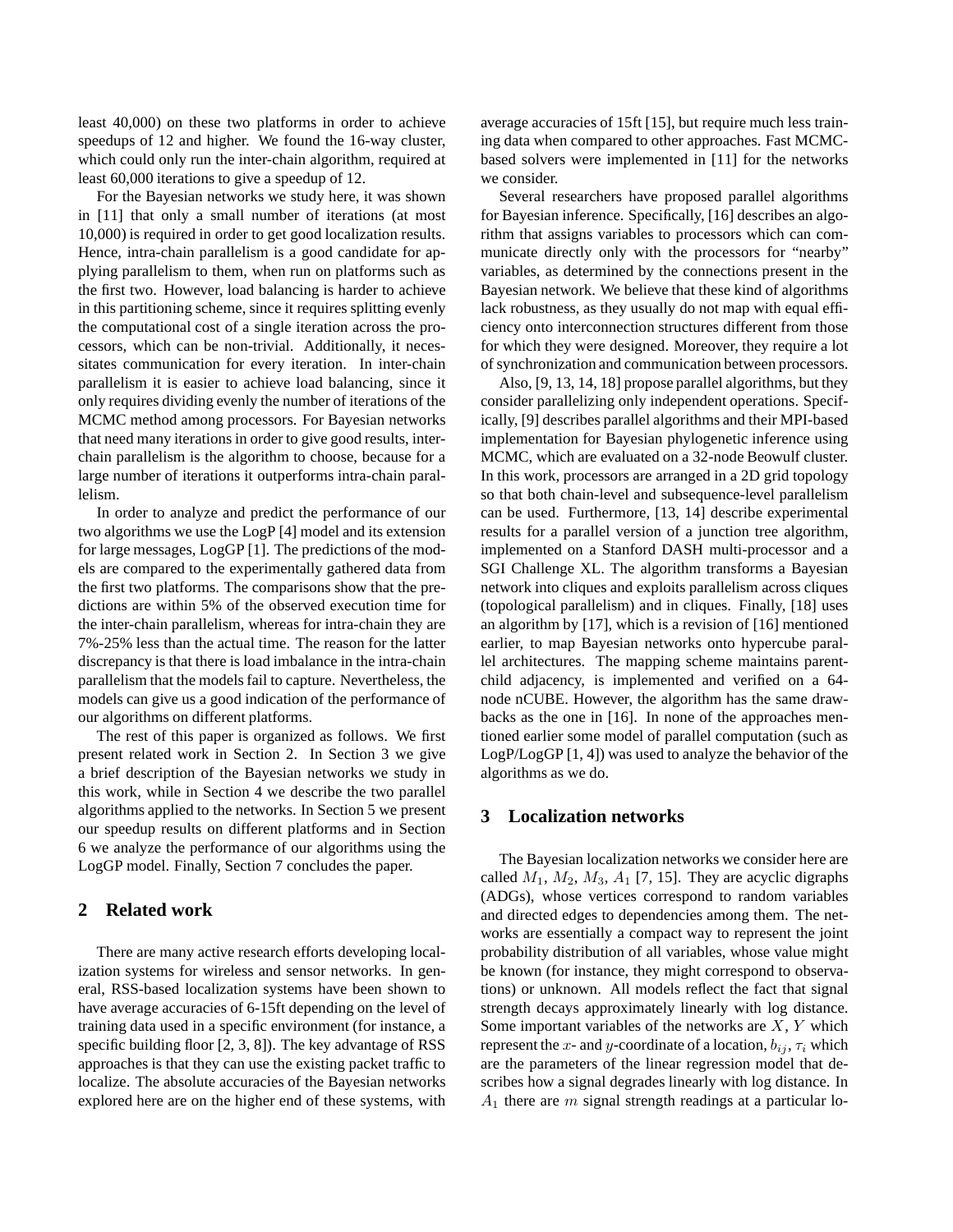cation  $(X, Y)$  with respect to the *i*th access point, and the signal is received by a mobile at an angle  $\alpha_{ij}$ . An access point is a device whose location is known. The ratio  $360/m$ is called granularity and tells us at what angle intervals the signal strengths are measured. A *training* set is one where we have signal strengths at known locations, while a *testing* set is a set of signal strengths at unknown locations. The training and testing sets are combined to form a complete ADG; the values in the training set affect the probability distribution of the position variables to be inferred from the testing set. More details about these models can be found in [7, 15].

### **4 Parallel algorithms**

An inference method that can be used to estimate the values of variables in a Bayesian network is Markov Chain Monte Carlo (MCMC) simulation. It starts by assigning some initial value to each variable  $v$  with unknown value (e.g. x-coordinate of an object to be localized) and then cycles through the network replacing the old value of each  $v$  with a new one. Thus, the process consists of a number of iterations and during each iteration the old values of all variables are replaced with new ones. In the MCMC framework, the values are usually referred to as samples. After sufficient iterations of the procedure one assumes the Markov chain has reached its stationary distribution. We refer to the iterations before the chain has reached its stationary distribution as *burnin* and the ones after as *additional*. Below, we describe two parallel algorithms we apply to the MCMC process that infers values for the unknown quantities of the networks mentioned in Section 3. Both algorithms apply parallelism to the generation of a single Markov chain that requires  $B$  burnin iterations and  $A$  additional, and hence, the length of the chain is  $B + A$ .

#### 4.1 Inter-chain parallelism

Inter-chain parallelism divides equally the additional iterations of the chain among all Q processors that are available. In the case of a P-way SMP,  $Q = P$ , whereas in a cluster of R P-way machines,  $Q = P * R$ . Thus, it runs Q chains in parallel each one with a different starting seed for the Markov walk. Different seeds ensure that each Markov walk will follow a different trajectory. Moreover, every chain needs to have B burnin iterations in order to ensure that the values chosen in the additional iterations are from the stationary distribution. Hence, the length of each chain is  $B + A/Q$ . Figure 1(a) shows a pictorial representation of how the algorithm divides the computational cost. Each row corresponds to a single iteration during which an MCMC method updates variables  $v_1, v_2, \ldots, v_k$ , whereas each column corresponds to the sequence of values generated by the method for some variable after a number of iterations have been performed. Essentially, the algorithm "slices" horizontally the number of additional iterations, forcing though each chain to execute  $B$  burnin iterations.

In order to generate statistics such as the median or the 95% interval, the samples of all variables generated in the additional iterations need to be sorted. There are several options that this can be done; through the use of some parallel sort (e.g. radix sort [6]) or processors can exchange the samples of the variables they control so that all samples of a given variable are collected by a single processor that can in turn sort them locally. After testing the performance of the two options, we have decided that the latter is faster, as the number of samples to be sorted per processor for our networks do not justify the use of a parallel sort. So, if there are  $k$  variables in a Bayesian network, processors divide them equally among them and each one sorts  $k/Q$ variables. Once sorting is done, statistics are gathered by a single processor that outputs the results to a file.

The algorithm manages to easily balance the sampling load on all processors, as each processor updates the same number of variables and generates chains of the same length. Also, running the algorithm on a cluster of SMPs is trivial, since all processors on the cluster are treated equally. The disadvantage of the algorithm though is that all processors need to pay an overhead of B burnin iterations.

#### 4.2 Intra-chain parallelism

Intra-chain parallelism ensures that each SMP generates only one Markov chain regardless of the number of processors in it. Within a SMP the algorithm distributes the variables to be updated to the processors of the SMP, and, therefore, each processor updates only a subset of the variables of the Bayesian network. At the end of each iteration, every processor gathers the new values of the variables generated by the other processors of the SMP. The reason is that a processor requires the values of other variables in the network during the update process, and in order for the Markov chain to evolve, it is important that each processor has the latest value of the other variables.

For a single SMP, the algorithm generates only one chain of length  $B + A$ . For a cluster of R SMPs, the additional iterations are divided equally among the SMPs, so that there are R Markov chains that run in parallel, each of length  $B + A/R$ . Every SMP uses a different seed to evolve the Markov walk. The assignment of variables to processors is identical on all SMPs. Figure 1(b) depicts how the algorithm divides the computational cost among the SMPs. In particular, it "slices" the cost vertically within a SMP and horizontally across the SMPs of a cluster. It is interesting to note that in the case of a cluster of single-processor SMPs the intra-chain algorithm becomes inter-chain. There is no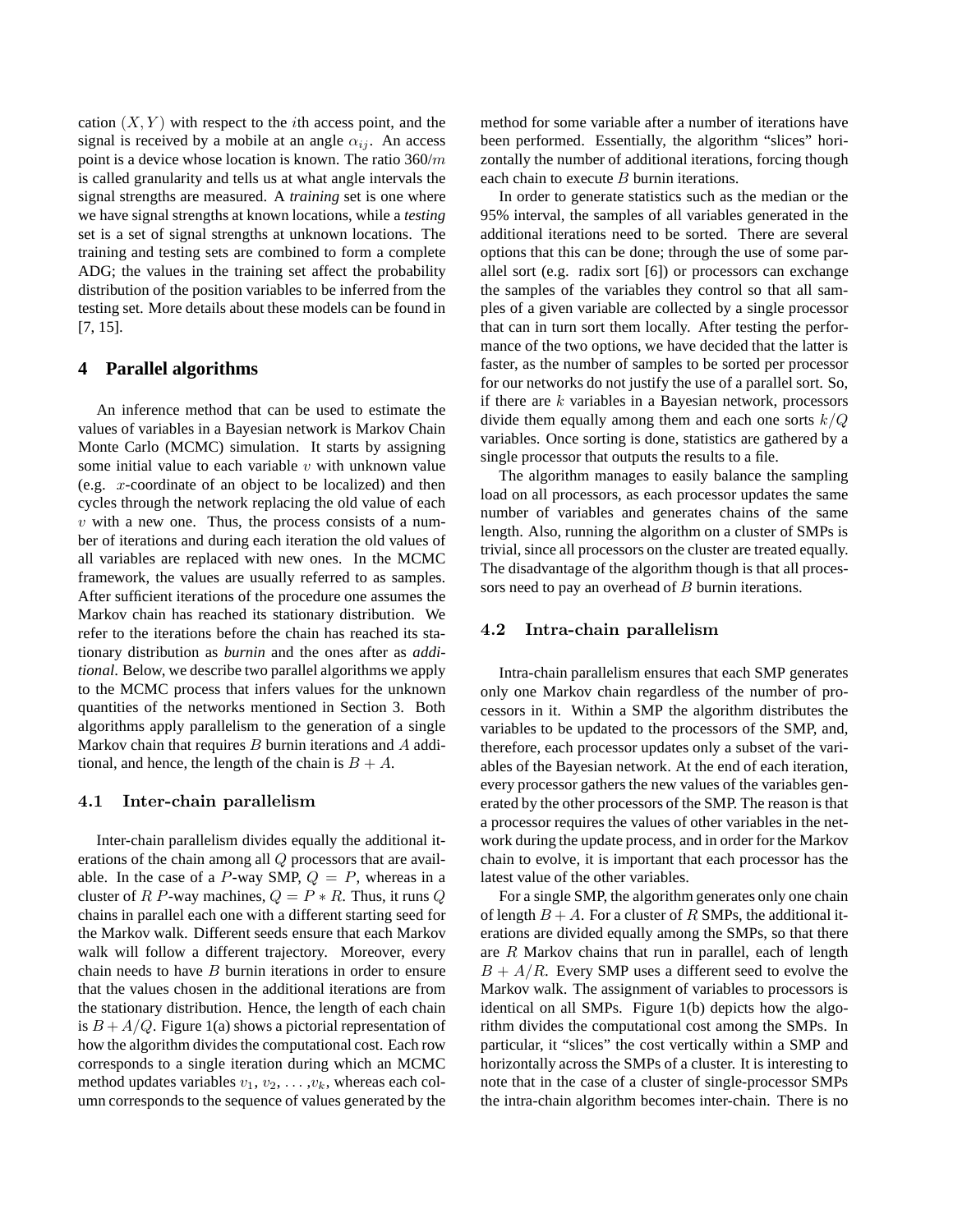

**Figure 1. Sampling load distribution by our two parallel algorithms.**

vertical "slicing" of the computational cost within a SMP; the single processor of a SMP updates all variables of the Bayesian network.

To generate statistics, the samples of all processors need to be sorted. Applying a parallel sort (e.g. radix sort) is harder when compared to inter-chain parallelism, as parallel sorts assume that all processors have samples for all variables. For this reason as well as the reasons mentioned in the previous section  $(4.1)$ , we have processors sort samples locally in the cases of a single SMP and a cluster. Once statistics have been estimated, they are collected by a single processor that outputs them to a file.

Unlike inter-chain parallelism, the cost of the  $B$  burnin iterations is paid only once within each SMP. On the other hand, the algorithm necessitates an all-to-all exchange of values within a SMP at the end of each iteration. Furthermore, balancing the sampling load on the processors of a given SMP can be a non-trivial task, as the computational cost of updating a variable varies among the variables of a Bayesian network. The computational cost depends on the sampling method (e.g. slice sampling, conjugate sampling [10]) used to update a variable, as well as on the size of the training data given as input to the Bayesian network. A load imbalance will affect processors when they communicate at the end of each iteration, as some processors might have to wait for others to finish updating their variables.

Special consideration had to be taken when we implemented the intra-chain parallelism for our Bayesian networks. Assigning random subsets of the variables to different processors resulted in localization results that deviated from the results of a chain generated by a single processor that updates all variables together. The reason is that the MCMC method we use for inference and we call "whole domain sampling" [11] is a Gibbs sampling method. Applying parallelism to such a method by distributing variables to different processors requires an algorithm like the one described in [16]. As was explained in Section 2, these kind of algorithms do not map efficiently onto different interconnection structures, and thus we follow the vertical "slicing" described earlier. Nevertheless, we realized that the intrachain algorithm can give results similar to a single chain, when applied to our Bayesian networks, by ensuring that certain groups of variables are assigned to the same processor. Specifically, variables  $b_{i0}$ ,  $b_{i1}$  for the same i in  $M_1$ ,  $M_2$ , and  $b_{i0}$ ,  $b_{i1}$ ,  $b_{i2}$ ,  $b_{i3}$  for the same i in  $M_3$ ,  $A_1$ , and X, Y of a specific location have to be on the same processor.

### **5 Performance results**

We have implemented the two algorithms described in Section 4 using the Berkeley UPC (BUPC) [19] parallel language, which is an extension of C and provides a Global Address Space (GAS) model. In our work we used the 2.4.0 version of the BUPC compiler.

The algorithms were tested on three platforms. The first is a SMP with 16 processors running Linux. Each processor has a 2.4-GHz clock speed and 2 GBs of memory. The second is a cluster of 4 Pentium 3 machines, each one having a quad processor and running Linux. Processors have a 550- MHz clock speed and 250 MBs memory each. The nodes of the cluster are connected by a 100-Mbp switch. The third is a cluster of 16 Pentium 4 machines with a dual processor, running Linux and connected by a 100-Mbp switch. Processors have a 3.2-GHz clock speed and 500 MBs memory each. In all our experiments we used only one of the two processors of every node in the latter cluster.

All our Bayesian networks use training data in the learning process that maps signals to locations  $(M_1, M_2, M_3,$  $A_1$ ) and also to angles  $(A_1)$ . For  $M_1$ ,  $M_2$ ,  $M_3$  we used the BR dataset from [15] that contains 253 training points, was collected in a building that measures  $255 \text{ft} \times 144 \text{ft}$  and has 5 access points. For  $A_1$  we used a dataset from [7] consisting of 20 training points collected in a building that measures 200ft  $\times$  80ft and has 4 access points. We followed the leave- $n$ -out method, meaning that  $n$  points were chosen from the training set to be localized.

The results shown next were generated by applying both algorithms to a specific MCMC inference method, "whole domain sampling", that was shown in [11] to be the fastest in terms of time and convergence for the networks that we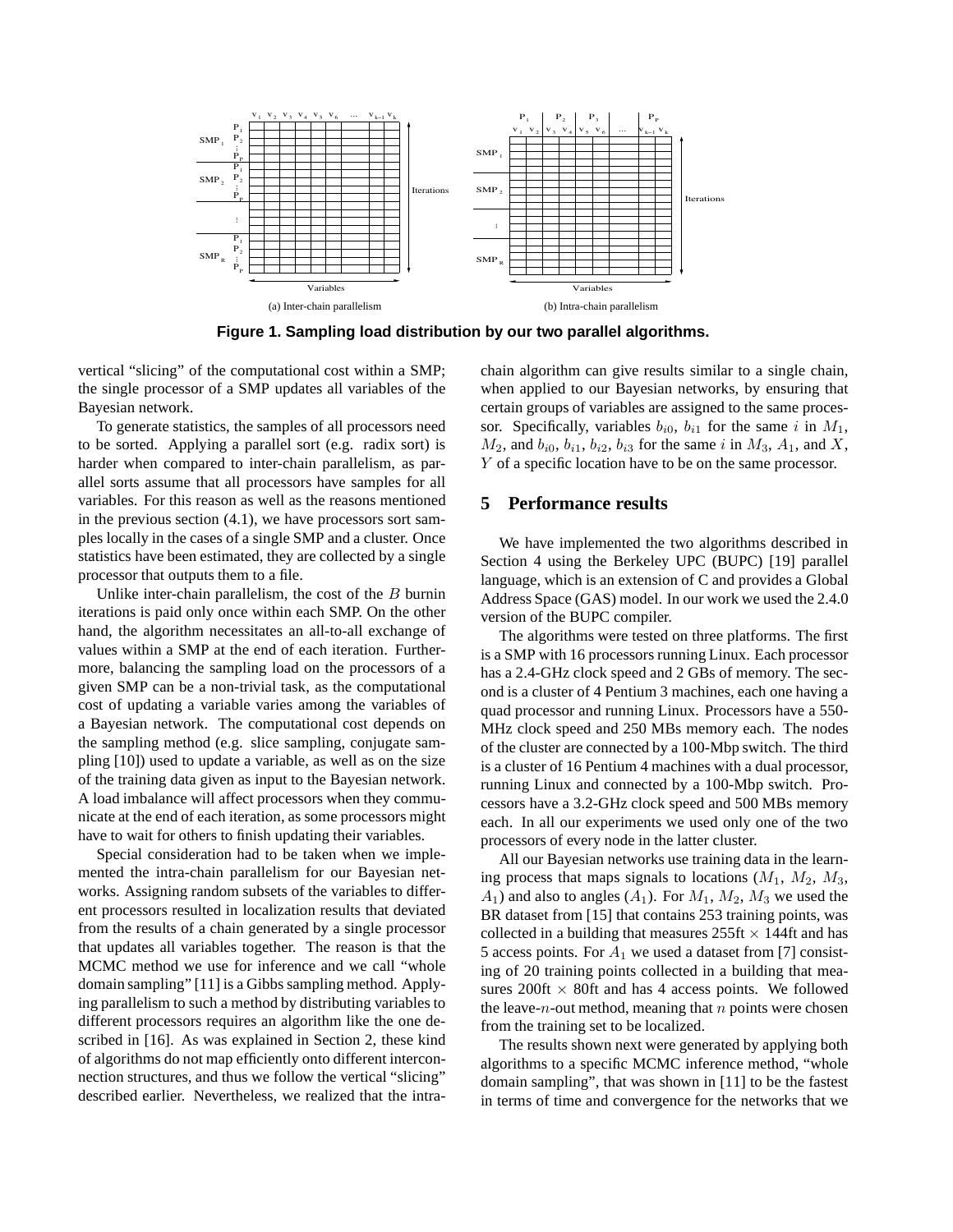

**Figure 2. Speedups of the inter-chain parallelism on a 16-node SMP (a), (b), (c) and on a cluster of 4 quad-processor machines (d), (e), (f) with 16 threads (one per processor).**

study here. However, they can be applied to other MCMC methods too. For the training data and the MCMC method we use, we have figured out that we need 800 burnin iterations. All our results are the average of 30 runs. In the graphs we describe next,  $N$  is the number of training points out of which we localize NA points. Also, Gran is the granularity (see Section 3) used to take signal strength measurements in the  $A_1$  network.

We evaluate the algorithms using the traditional speedup metric, defined as  $Speedup = \frac{T_{serial}}{T_{parallel}(P)}$ , where  $T_{serial}$  is the running time of the serial algorithm on one processor, and  $T_{parallel}(P)$  is the running time of the parallel version of the algorithm on  $P$  processors. We use the time needed by a single-threaded BUPC program as  $T_{serial}$ , since we have managed to make it run as fast as the single-threaded C solvers proposed in [11]. There are different possibilities for measuring time in these cases, such as user time, wall clock time. In this paper we have chosen to measure wall clock time, that is the elapsed time between the start and the end of a run.

Finally, since speedups depend on the amount of computational cost that is distributed to processors, we present results with increasing values of  $NA$  and decreasing of  $Gran$ . This reveals the benefits we get from the two types of parallelism, when we localize many devices at the same time and we have many signal strength readings.

# 5.1 Inter-chain results

Figure 2 shows the speedups we get for some of our Bayesian networks with 16 threads on the 16-node SMP and the 4-machine cluster. The number of iterations in the graphs is the total number of iterations run by all threads together. As can be seen, both platforms give approximately the same speedup with the SMP offering slightly higher. The reason for the small improvement is that, in the cluster, threads need to use the Ethernet network to exchange the variable samples in order to sort them and produce statistics. Our results show that inter-chain parallelism does not offer good speedups as the number of iterations decrease. The reason is that, although the computational cost of the additional iterations is divided among all threads, the cost of the burnin is not; it is a fixed overhead that all threads need to pay. We see the algorithm needs at least 40,000 iterations in order to pay off the burnin computational cost of 800 iterations and give speedups of 12. However, as was shown in [11], for our networks we do not need more than 10,000 iterations to get good localization results. The results for the other networks  $(M_1, M_3)$  are similar to the ones shown in graphs  $2(a)$ ,  $2(d)$  (see [12]).

#### 5.2 Intra-chain results

Figure 3 depicts the speedups of the intra-chain parallelism when running 16 threads on the 16-node SMP and the 4-machine cluster. We see that on the 16-node SMP speedups are very good even when the number of iterations scale down to 2,000. In the cluster on the other hand, speedups are low for a small number of iterations (2,000 to 5,000), but after that they reach the level of speedups offered by the 16-node SMP. The reason is that on the 16-node SMP there is only one Markov chain and hence the cost of the burnin iterations is paid only once. In the case of the cluster, since it consists of 4 machines, the algorithm ran 4 chains in parallel and each one had to pay the overhead of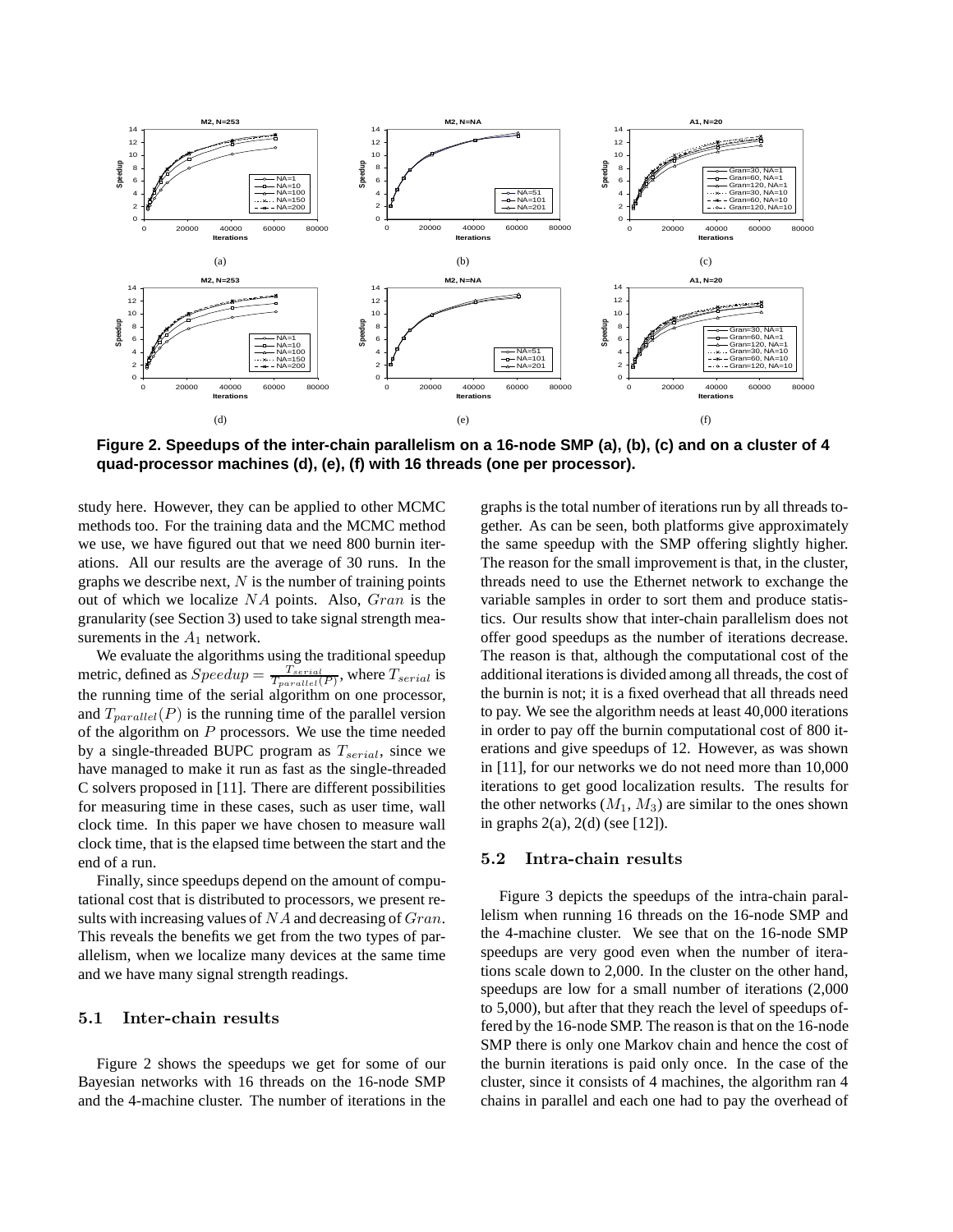

**Figure 3. Speedups of the intra-chain parallelism on a 16-node SMP (a), (b), (c) and on a cluster of 4 quad-processor machines (d), (e), (f) with 16 threads (one per processor).**



**Figure 4. Speedups of the intra-chain parallelism on a cluster of 16 machines with one thread per machine. The algorithm is essentially inter-chain on the cluster.**

the burnin. The graphs show that after 5,000 iterations the algorithm pays off the burnin cost giving higher speedups.

An important issue in this algorithm is balancing the load within a SMP. This requires assigning variables to the processors in such a way so that in every iteration the total time spent on each processor for updating variables is roughly equal. We used the computational cost required to update each variable of the network to assign variables to processors at compile time under the restrictions explained in Section 4.2. Since load balancing can be achieved more easily on 4 processors (each machine in the cluster is a quad Pentium 3) rather than on 16, when the number of iterations increase, the cluster can achieve better speedups than the 16-node SMP. This can be clearly seen for  $M_2$  when  $N = NA = 201$  (graphs 3(b), 3(e)), and for  $A_1$  when  $Gran = 30, NA = 10$  (graphs 3(c), 3(f)) for 10,000 iterations, where the cluster starts outperforming the SMP.

Graph 3(b) shows that when localizing all the points in the training set  $(N = NA)$  we get speedups of up to 10, whereas in 3(a) the same network  $(M_2)$  can give better speedups (up to 12) when localizing  $NA < N$  points. As

was shown in [11], in the  $NA = N$  case we need to bound the  $b_{i0}$  parameters for all i, resulting in a high computational cost when updating these variables. As a consequence, we were not able to achieve good load balancing in this case on the 16 processors of the SMP. Also, graphs 3(c), 3(f) show that we do not achieve as high speedups for  $A_1$  as for the other networks. This is due to the fact that the training data for this network consists of only 20 points and hence there is not enough workload to distribute to the processors that will offset the communication required at the end of each iteration and thus achieve speedups comparable to the other networks. Networks  $M_1$ ,  $M_3$  have performance similar to the one shown in graphs  $3(a)$ ,  $3(d)$  (see [12]).

As was mentioned in Section 4.2, the algorithm behaves like the inter-chain when run on a cluster with 1 thread per SMP. Figure 4 presents its performance when run on our 16-node cluster. The curves are similar to the ones in Figure 2, but the speedups are smaller when compared to that figure. The reason for the decrease is that each thread on the 16-node cluster uses the Ethernet network to exchange samples with other threads, whereas in Figure 2 there is com-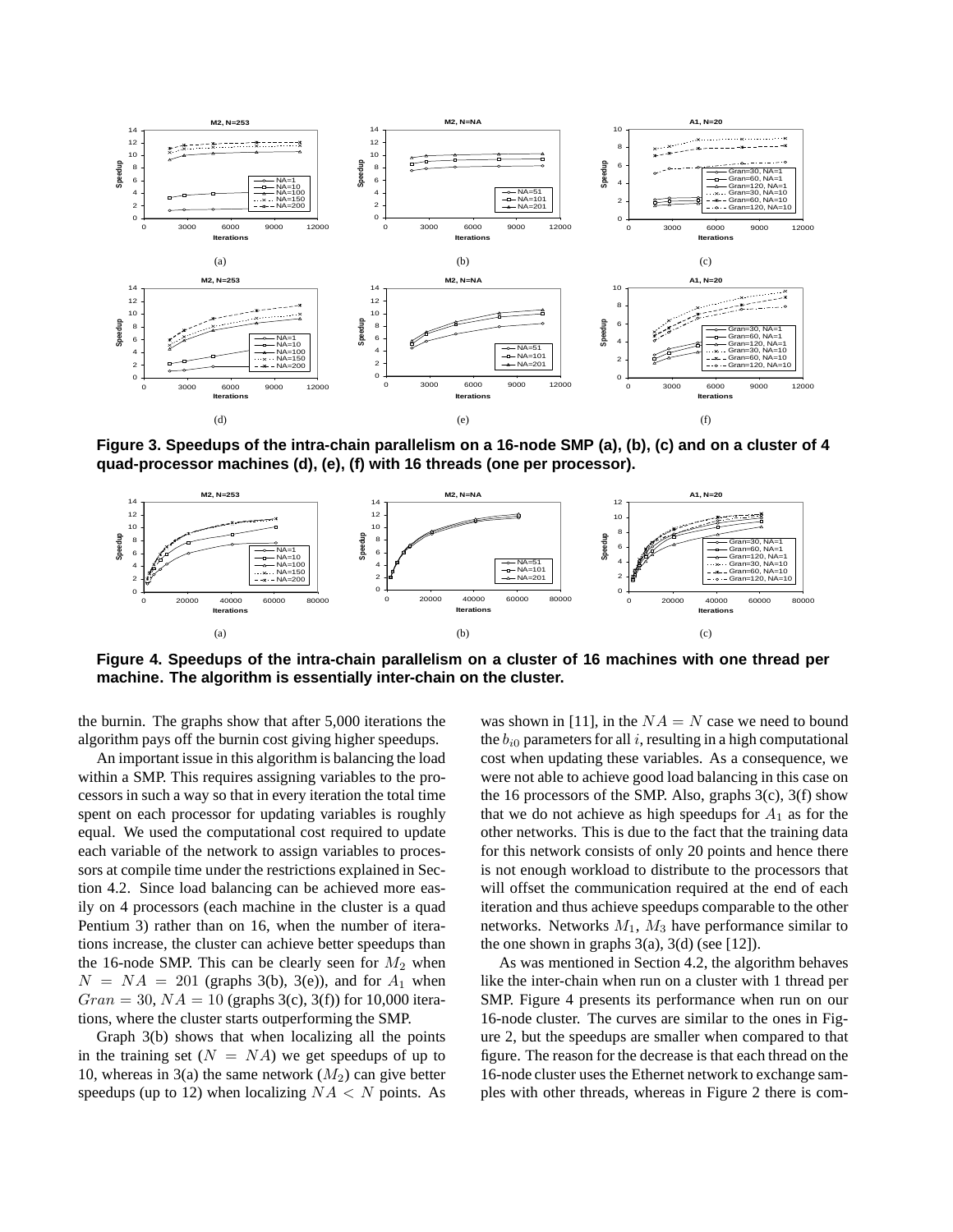| LogP/LogGP   |   | 16-node SMP                     | <b>Cluster SMP</b>              | <b>Cluster Net</b>                |
|--------------|---|---------------------------------|---------------------------------|-----------------------------------|
| Latency      |   | $0.39870 \mu$ sec               | $0.51790 \,\mu$ sec             | $72.1308 \mu$ sec                 |
| Overhead     | 0 | $0.04315 \ \mu$ sec             | $0.25655 \mu$ sec               | 24.2436 <i>usec</i>               |
| Gap          |   | $0.10330 \mu$ sec               | $0.62310 \mu$ sec               | 50.2202 $\mu$ sec                 |
| Gap-per-byte | G | $rac{\mu sec}{byte}$<br>0.00263 | $rac{\mu sec}{byte}$<br>0.00977 | $\mu$ sec<br>0.33447<br>$_{bute}$ |

### **Table 1. LogP/LogGP model parameters on a 16-node SMP and a cluster of 4 quadprocessor machines.**

munication within a SMP on the 4-machine cluster apart from across the Ethernet during the exchange, and on the 16-node SMP there is no usage of Ethernet at all. Figure 4 shows that for  $M_2$  we need at least 60,000 iterations to get a speedup of 12, whereas for  $A_1$  we need even more.

# **6 LogGP analysis**

In this section we describe a way of modeling the behavior of our algorithms so that we understand how much time each phase of the algorithms requires as well as we can predict their performance on several platforms.

### 6.1 Modeling communication and computation

In order to describe the network performance of our algorithms we use the LogP [4] model, which is a wellestablished approach to modeling small messages, and its extension, LogGP [1], for large messages. To analyze the performance of our algorithms on a cluster, we use two types of LogGP parameters; one for communication within a SMP of the cluster and one for communication between SMPs. Table 1 summarizes the parameter values of the LogP/LogGP model on two platforms. The parameters were measured as in [5], by writing BUPC benchmark programs. The value of  $G$  shown in the table is the worst possible G measured from the benchmarks.

$$
T_{Iter,M_1} = \sum_{j=1}^{2*d} t_{b_{i01}} + \sum_{j=1}^{d} t_{\tau_i} + \sum_{j=1}^{NA} t_X + \sum_{j=1}^{NA} t_Y
$$
 (1)

Local computation is captured by measuring time per variable per processor. Formula 1 estimates the sampling time of one iteration in the  $M_1$  Bayesian network. In this formula, d is the number of access points (see Section 3), and NA the number of points we try to localize. Also,  $t_{b_{i01}}$ represents the time needed to update either variable  $b_{i0}$  or  $b_{i1}$ , while  $t_{\tau_i}$ ,  $t_X$ ,  $t_Y$  the time needed for variables  $\tau_i$ , X, Y respectively (see Section 3). Table 2 presents the local computation rates of  $M_1$ ,  $A_1$  for the 16-node SMP. When possible we use a constant value for the time per variable. However, in the case of  $t_{b_{i01}} / t_{b_{i03}}$ ,  $t_{\tau_i}$ , we use times per variable per training size  $(N)$  per number of points to local-

| <b>Variable</b>                | M۱             | A <sub>1</sub>        |
|--------------------------------|----------------|-----------------------|
| $t_{b_{i01}}$<br>$t_{b_{i03}}$ | $0.00045*N*NA$ | 0.00442*N*NA*360/Gran |
| $t_{\tau_i}$                   | $0.00044*N*NA$ | 0.00455*N*NA*360/Gran |
| $t_X$                          | 3.14835        | 20.4175               |
| $t_{\rm V}$                    | 2.61147        | 15.4654               |
| $t_{qen\_stats}$               | 0.13406        | 0.13468               |
| $t_{\alpha}$                   |                | 0.57787               |

### **Table 2. Local computation rates (in** µ**secs) for the 16-node SMP.**

ize  $(NA)$ , because computation is dependent on these parameters. Additionally, there is dependency on granularity in  $A_1$ . The value of  $t_{gen\_stats}$  corresponds to a measured time per sample needed to generate statistics. This includes the time of local quick sort, finding median, average, 2.5% and 97.5% interval, and standard deviation. Formulas like 1 and rates for the other networks can be found in [12].

Table 3 summarizes the time required by the algorithms on two platforms as this is estimated by the LogGP models. The two platforms are a  $P$ -way SMP and a cluster of  $R$ P-way machines. The formulas for  $T_{intra, smp}$ ,  $T_{intra, clu}$ ,  $T_{inter, smp}$ ,  $T_{inter, clu}$  capture the phases of the algorithms that take most of the time in the algorithms. Specifically, these phases are the sampling process, generation of statistics ( $t_{gen-state}$ ), moving samples to other processors so that they can be sorted  $(t_{move\_samples})$ , and gathering values from all processors within a SMP at the end of each iteration in the intra-chain parallelism  $(t_{gather\ values}).$ 

In the formulas we assume the algorithms try to parallelize the generation of a Markov chain with length total iter that consists of burnin burnin iterations and additional iter additional. Furthermore, the number of variables assigned by the intra-chain algorithm to processors within an SMP as well as the number of variables sorted by each processor in the inter-chain algorithm are approximated by  $network\_vars/P$ , where  $network\_vars$  is the total number of variables in the Bayesian network with unknown value. The approximation is good for the interchain parallelism as processors are assigned equal number of variables to sort (see Section 4.1). On the other hand, it is rougher for intra-chain, as processors are assigned at compile time different number of variables to update based on the computational cost required to generate a new sample for a variable. Additionally, since variables are represented in our implementation as floating point numbers, each sample of a variable requires  $sizeof(float)$  bytes. All barriers in our implementation require  $\lceil log_2(P) \rceil$  phases to complete and hence their running time is estimated as  $[log_2(P)] * (L + o + q).$ 

Finally, in order to distinguish the LogGP parameters that refer to communication within a SMP and communication using the network connecting SMPs, in Table 3 we use the L, o, g, G notation for the first case, and  $L_{net}$ ,  $o_{net}$ ,  $g_{net}$ ,  $G_{net}$  for the latter.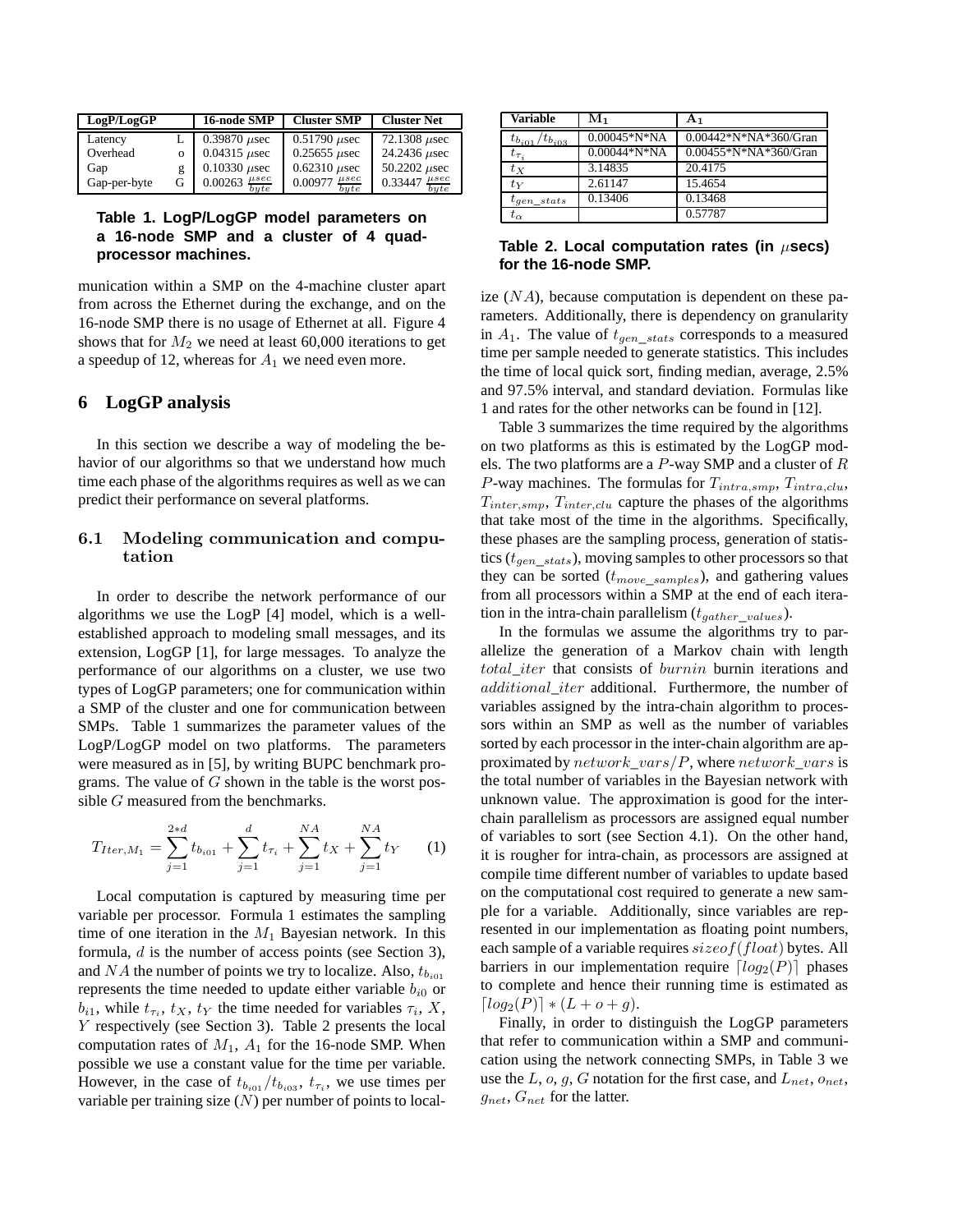| <b>Algorithm</b>      | <b>Time</b>                                                                                                                                                                                                                                                                                                                                                                                      |  |  |  |  |  |
|-----------------------|--------------------------------------------------------------------------------------------------------------------------------------------------------------------------------------------------------------------------------------------------------------------------------------------------------------------------------------------------------------------------------------------------|--|--|--|--|--|
| Intra-chain (SMP)     | $T_{intra,smp} \ = \ \left(\frac{\emph{Sample time of 1 iter}}{\emph{P}} + t_{gather\_values}\right) \ * \ total\_iter + t_{gen\_stats} \ * \ additional\_iter \ * \$<br>$vars\_per\_proce\$ {s}or<br>$t_{gather\_values} = (P-1) * (L + o + (m-1) * G + g) + 2 * ([log_2(P)] * (L + o + g))$<br>vars per processor $\approx$ network vars/P<br>$m \approx vars\_per\_processor * sizeof(float)$ |  |  |  |  |  |
|                       |                                                                                                                                                                                                                                                                                                                                                                                                  |  |  |  |  |  |
| Intra-chain (cluster) | $\overline{T_{intra}}_{,clu}=\left(\frac{\hbox{\tt Sample of 1 iter}}{\hbox{\tt P}}+t_{gather\_values}\right)*\left(\hbox{\tt burning +\frac{additional\_iter}}{\hbox{\tt R}}\right)+t_{move\_samples}+$<br>$t_{gen\_stats}*additional\_iter*\frac{vars\_per\_processon}{B}$                                                                                                                     |  |  |  |  |  |
|                       | $t_{gather\_values} = (P-1) * (L+o + (m-1) * G + g) + 2 * ([log_2(P)] * (L+o+g))$                                                                                                                                                                                                                                                                                                                |  |  |  |  |  |
|                       | $t_{move\_samples}$ = $(R - 1) * (L_{net} + o_{net} + (n - 1) * G_{net} + g_{net}) + 2 *$                                                                                                                                                                                                                                                                                                        |  |  |  |  |  |
|                       | $([log_2(P * R)] * (L_{net} + o_{net} + g_{net}))$                                                                                                                                                                                                                                                                                                                                               |  |  |  |  |  |
|                       | vars_per_processor $\approx$ network_vars/P                                                                                                                                                                                                                                                                                                                                                      |  |  |  |  |  |
|                       | $m \approx vars\_per\_processor * sizeof(float)$                                                                                                                                                                                                                                                                                                                                                 |  |  |  |  |  |
|                       | $n \approx (vars\_per\_processor * additional\_iter * sizeof(float))/R^2$                                                                                                                                                                                                                                                                                                                        |  |  |  |  |  |
| Inter-chain (SMP)     | $T_{inter, smp} = (Sampl. time of 1 iter) * (burnin + \frac{additional\_iter}{P}) + t_{move\_samples} + t_{gen\_stats} *$<br>$additional\_iter * vars\_per\_processor$                                                                                                                                                                                                                           |  |  |  |  |  |
|                       | $t_{move\_samples} = (P - 1) * (L + o + (m - 1) * G + g) + 2 * ([log_2(P)] * (L + o + g))$                                                                                                                                                                                                                                                                                                       |  |  |  |  |  |
|                       | vars_per_processor $\approx$ network_vars/P                                                                                                                                                                                                                                                                                                                                                      |  |  |  |  |  |
|                       | $m \approx (network\_vars * additional\_iter * sizeof(float))/P^2$                                                                                                                                                                                                                                                                                                                               |  |  |  |  |  |
| Inter-chain (cluster) | $T_{inter, clu} = (Sampl. time of I iter) * (burnin + \frac{additional\_iter}{P * R}) + t_{move\_samples} + t_{gen\_stats} *$                                                                                                                                                                                                                                                                    |  |  |  |  |  |
|                       | $additional\_iter * vars\_per\_processor$                                                                                                                                                                                                                                                                                                                                                        |  |  |  |  |  |
|                       | $t_{move\_samples} = (P - 1) * (L + o + (m - 1) * G + g) + ((R - 1) * P) * (L_{net} + o_{net} + (m - 1) *$                                                                                                                                                                                                                                                                                       |  |  |  |  |  |
|                       | $G_{net} + g_{net} + 2 * ([log_2(P * R)] * (L_{net} + o_{net} + g_{net}))$                                                                                                                                                                                                                                                                                                                       |  |  |  |  |  |
|                       | vars_per_processor $\approx$ network_vars/(P $*$ R)                                                                                                                                                                                                                                                                                                                                              |  |  |  |  |  |
|                       | $m \approx (network\_vars * additional\_iter * sizeof(\overline{float}))/(P * R)^2$                                                                                                                                                                                                                                                                                                              |  |  |  |  |  |

**Table 3. Time of each algorithm on two platforms.**

#### 6.2 Measured vs. predicted results

Figure 5 displays the total measured time of the interchain algorithm as well as its different phases, measured and predicted, for network  $M_2$  on the 16-node SMP and the 4-machine cluster. Formulas  $T_{inter, smp}$  and  $T_{inter, clu}$  (Table 3) were used for the predicted time in graphs 5(b) and 5(d) respectively. We see that, on both platforms, the overall predicted time by our models closely matches the measured time, as it is within 5% of it. From the breakup of the total time into phases, it is obvious that sampling dominates execution time on both platforms; it accounts for at least 90% of the running time. The "move samples" phase, is the phase where processors exchange samples to be sorted. For the SMP this time is negligible, whereas for the cluster is considerably greater as the per-byte bandwidth  $(G$  in Table 1) is much larger on the network than within a SMP.

Figure 6 displays the total measured time of the intrachain algorithm as well as its different phases, measured and predicted, for network  $M_2$ . An important phase of this algorithm is the "gather values" phase, during which processors within a SMP exchange the newly-generated values of the variables they control at the end of each iteration. The actual total time needed for this phase depends on how equally-distributed the sampling load is among the processors of a SMP. If the load is not equally balanced, then some processors will have to wait for others to finish updating their variables in order to receive these new values. We see from the graphs that the time this phase takes as a percentage of the total execution time can range from 7.8% (graph 6(f)), to 19% (graph 6(b)) and up to 25% (graph 6(d)).

When we used formulas  $T_{intra,smp}$ ,  $T_{intra,clu}$  (Table 3) to predict the running time of the algorithm, we saw that the estimated time given by the models was away from the measured; the difference ranged from 7% to 25%. There could be two reasons for this: (a) load imbalance, (b) contention. Both these factors are not captured in our models. We measured the load imbalance by subtracting the minimum time spent in the "gather values" phase from the maximum time spent in the phase among all processors within a SMP. The imbalance time was added as a percentage to the predicted time in graphs 6(b), 6(d), 6(f). The latter graphs show that now the total predicted time with the added imbalance is close to the actual running time, and imbalance ranges from  $6.4\%$  (graph  $6(f)$ ), to  $10.6\%$  (graph  $6(b)$ ) and up to  $21.7\%$  (graph  $6(d)$ ). In addition, they show that imbalance is higher on the 16-node SMP (graphs 6(b), 6(d)) than on the cluster (graph 6(f)). The reason is that the SMP has 16 processors whereas each SMP on the cluster has 4 and distributing the load evenly, under the restrictions explained in Section 4.2, can be done more easily on a 4-way machine than on a 16-way. The effect of not dividing the load evenly among processors is more intense for the  $M_2$  network when  $N = NA$  (graph 6(d)). As was explained in Section 5.2, for this case we had to bound the  $b_{i0}$  parameters (see Section 3) for all i, resulting in not good load balancing. Moreover,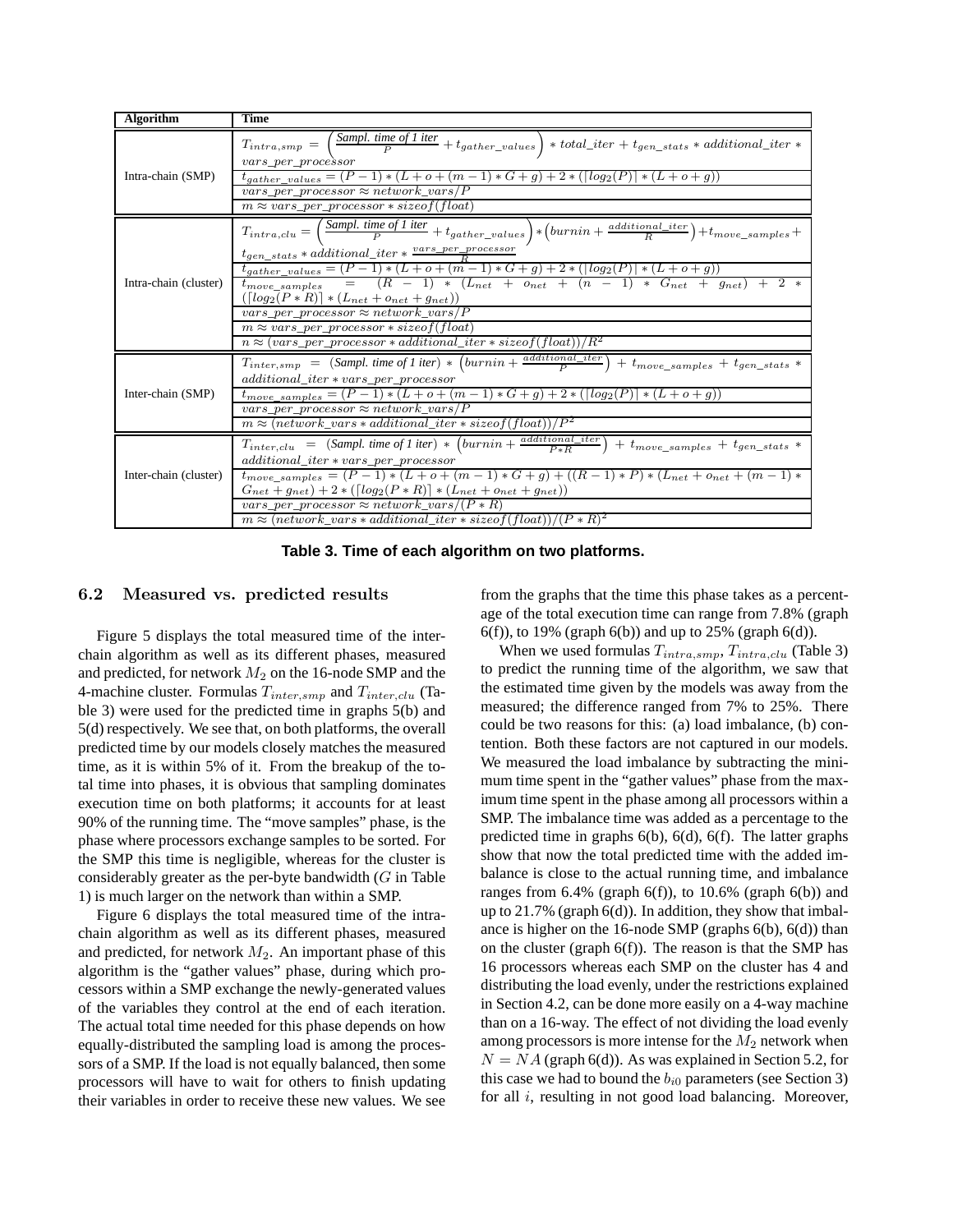

**Figure 5. Performance of the inter-chain parallelism on a 16-node SMP (a), (b) and on a cluster of 4 quad-processor machines (c), (d) with 16 threads. "M" is for measured and "P" for predicted.**

not having a good load balance affects the predicted sampling time, because in the  $T_{intra, smp}$ ,  $T_{intra, clu}$  formulas (Table 3) we divide the sampling cost of one iteration by  $P$ . In general, dividing by  $P$  underestimates the sampling cost of the intra-chain algorithm by a factor that depends on the load imbalance. For instance, when  $NA < N$  in the  $M_2$  network (graph 6(b), 10800 iterations), our model underestimates the sampling time by 3.1%, whereas in the  $N = NA$  case (graph 6(d), 10800 iterations), the sampling time is underestimated by 8%.

The results for the other Bayesian networks (for both algorithms) are qualitatively similar and can be found in [12].

### **7 Conclusions**

In this work we describe two parallel algorithms for MCMC-based Bayesian inference in indoor positioning systems. The algorithms apply inter-chain and intra-chain parallelism on the Markov chain generation, were implemented using BUPC, and tested on three platforms; a 16 node SMP, a 4-node cluster of quad processors, and a 16 single-processor-node cluster. Our results show that intrachain parallelism achieves a speedup of 12 on the first two platforms with at most 10,000 iterations. This fact makes the algorithm particularly attractive for our positioning systems, since it was shown in [11] that they do not need more than 10,000 iterations to provide good localization results. On the other hand, inter-chain parallelism requires at least 40,000 iterations on the first two platforms and at least 60,000 iterations on the third in order to give speedups of 12 or more. Hence, the latter algorithm is suitable for applications that require long Markov chains.

We also use the LogP/LogGP model of parallel computation to analyze the behavior of these algorithms and predict their performance on different platforms. Our analysis shows that the predicted time of the model is within 5% of the measured for inter-chain parallelism, whereas for intrachain it is 7%-25% less due to load imbalance that the algorithm suffers from.

# **8 Acknowledgements**

We would like to thank Prof. Alan George and Adam Leko from UFL for letting us use a 16-processor SMP, as well as the Berkeley UPC group for their help. This work was supported in part by NSF grant CNS-0448062.

#### **References**

- [1] A. Alexandrov, M. F. Ionescu, K. E. Schauser, and C. Scheiman. LogGP: Incorporating Long Messages into the LogP Model. *Journal of Parallel and Distributed Computing*, 44:71–79, 1997.
- [2] P. Bahl and V. N. Padmanabhan. RADAR: An In-Building RF-Based User Location and Tracking System. In *Proceedings of the 19th IEEE International Conference on Computer Communications (INFOCOM)*, March 2000.
- [3] R. Battiti, M. Brunato, and A. Villani. Statistical Learning Theory for Location Fingerprinting in Wireless LANs. Technical Report DIT-02-086, University of Trento, Informatica e Telecomunicazioni, Oct. 2002.
- [4] D. E. Culler, R. M. Karp, D. A. Patterson, A. Sahay, K. E. Schauser, E. Santos, R. Subramonian, and T. von Eicken. LogP: Towards a Realistic Model of Parallel Computation. In *Proceedings of the Fourth ACM SIGPLAN Symposium on Principles and Practice of Parallel Programming*, 1993.